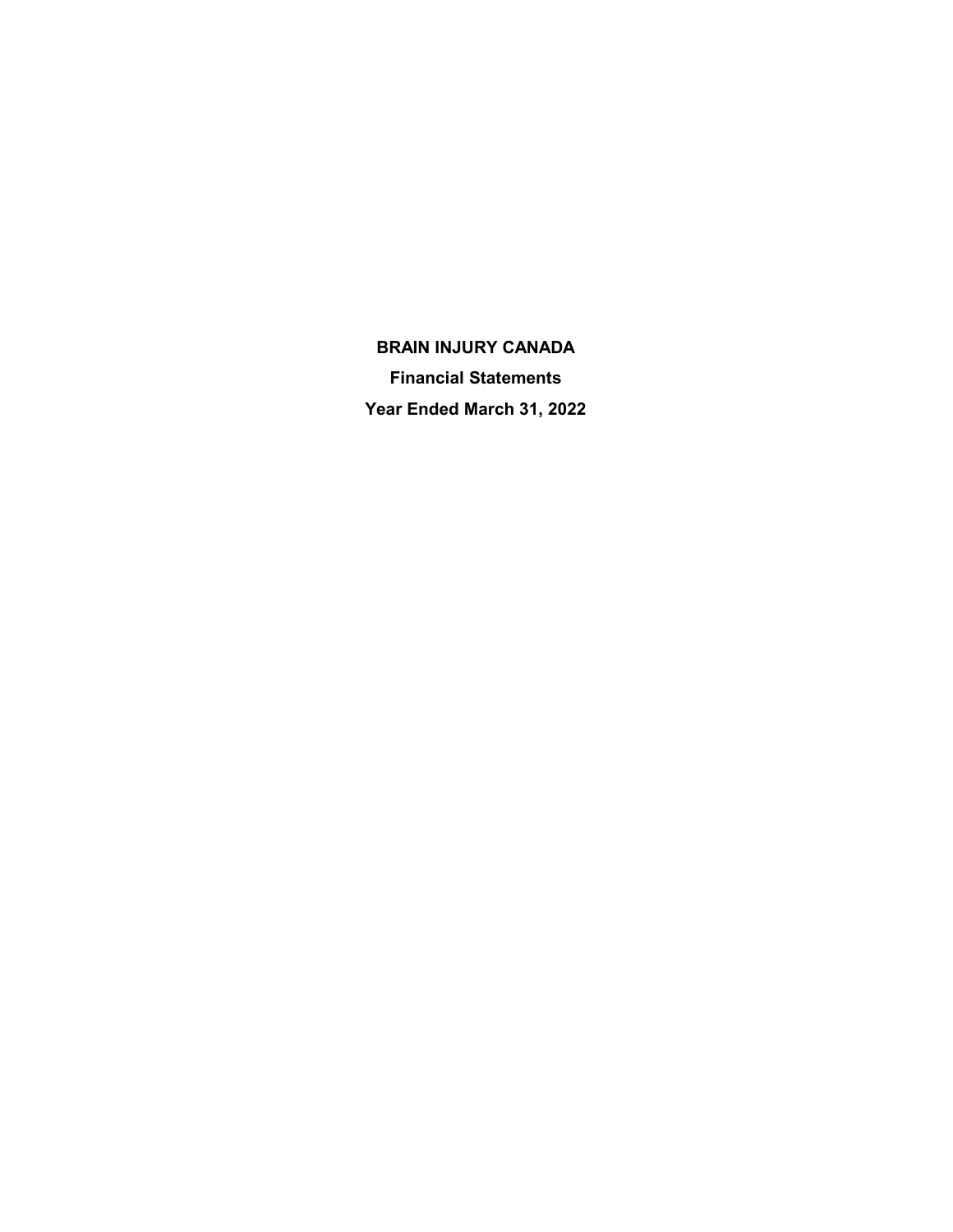

**Bernard Spiegel, CPA** Chartered Accountant Eric Spiegel, BComm, CPA, CPA(IL) Chartered Accountant Miriam Spiegel, BSc, CPA(IL)

666 Wilson Ave Toronto ON M3K 1E1 Phone: 416-633-2536 Fax: 416-633-8923 office@spiegelca.com

# **INDEPENDENT AUDITOR'S REPORT**

To the Shareholders of Brain Injury Canada

### *Opinion*

We have audited the financial statements of Brain Injury Canada (the organization), which comprise the statement of financial position as at March 31, 2022, and the statements of revenues and expenditures, changes in net assets and cash flows for the year then ended, and notes to the financial statements, including a summary of significant accounting policies.

In our opinion, the accompanying financial statements present fairly, in all material respects, the financial position of the organization as at March 31, 2022, and the results of its operations and cash flows for the year then ended in accordance with Canadian accounting standards for not-for-profit organizations.

### *Basis for Opinion*

We conducted our audit in accordance with Canadian generally accepted auditing standards. Our responsibilities under those standards are further described in the *Auditor's Responsibilities for the Audit of the Financial Statements* section of our report. We are independent of the organization in accordance with ethical requirements that are relevant to our audit of the financial statements in Canada, and we have fulfilled our other ethical responsibilities in accordance with these requirements. We believe that the audit evidence we have obtained is sufficient and appropriate to provide a basis for our opinion.

### *Responsibilities of Management and Those Charged with Governance for the Financial Statements*

Management is responsible for the preparation and fair presentation of the financial statements in accordance with ASNPO, and for such internal control as management determines is necessary to enable the preparation of financial statements that are free from material misstatement, whether due to fraud or error.

In preparing the financial statements, management is responsible for assessing the organization's ability to continue as a going concern, disclosing, as applicable, matters related to going concern and using the going concern basis of accounting unless management either intends to liquidate the organization or to cease operations, or has no realistic alternative but to do so.

Those charged with governance are responsible for overseeing the organization's financial reporting process.

### *Auditor's Responsibilities for the Audit of the Financial Statements*

Our objectives are to obtain reasonable assurance about whether the financial statements as a whole are free from material misstatement, whether due to fraud or error, and to issue an auditor's report that includes our opinion. Reasonable assurance is a high level of assurance, but is not a guarantee that an audit conducted in accordance with Canadian generally accepted auditing standards will always detect a material misstatement when it exists. Misstatements can arise from fraud or error and are considered material if, individually or in the aggregate, they could reasonably be expected to influence the economic decisions of users taken on the basis of these financial statements.

As part of an audit in accordance with Canadian generally accepted auditing standards, we exercise professional judgment and maintain professional skepticism throughout the audit. We also: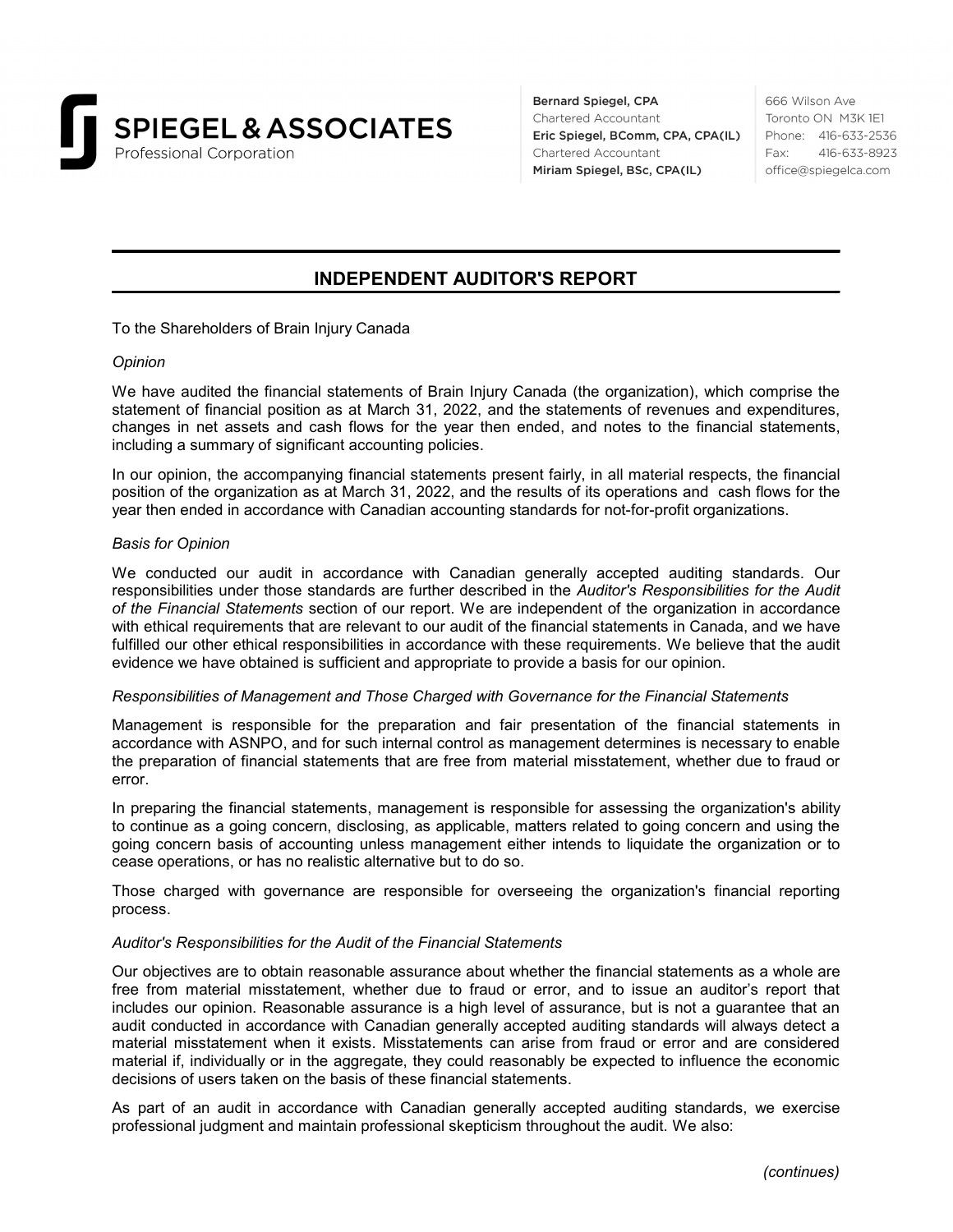

**Bernard Spiegel, CPA** Chartered Accountant Eric Spiegel, BComm, CPA, CPA(IL) Chartered Accountant Miriam Spiegel, BSc, CPA(IL)

666 Wilson Ave Toronto ON M3K 1E1 Phone: 416-633-2536 Fax: 416-633-8923 office@spiegelca.com

Independent Auditor's Report to the Shareholders of Brain Injury Canada *(continued)*

- Identify and assess the risks of material misstatement of the financial statements, whether due to fraud or error, design and perform audit procedures responsive to those risks, and obtain audit evidence that is sufficient and appropriate to provide a basis for our opinion. The risk of not detecting a material misstatement resulting from fraud is higher than for one resulting from error, as fraud may involve collusion, forgery, intentional omissions, misrepresentations, or the override of internal control.
- Obtain an understanding of internal control relevant to the audit in order to design audit procedures that are appropriate in the circumstances, but not for the purpose of expressing an opinion on the effectiveness of the organization's internal control.
- Evaluate the appropriateness of accounting policies used and the reasonableness of accounting estimates and related disclosures made by management.
- Conclude on the appropriateness of management's use of the going concern basis of accounting and, based on the audit evidence obtained, whether a material uncertainty exists related to events or conditions that may cast significant doubt on the organization's ability to continue as a going concern. If we conclude that a material uncertainty exists, we are required to draw attention in our auditor's report to the related disclosures in the financial statements or, if such disclosures are inadequate, to modify our opinion. Our conclusions are based on the audit evidence obtained up to the date of our auditor's report. However, future events or conditions may cause the organization to cease to continue as a going concern.
- Evaluate the overall presentation, structure and content of the financial statements, including the disclosures, and whether the financial statements represent the underlying transactions and events in a manner that achieves fair presentation.

We communicate with those charged with governance regarding, among other matters, the planned scope and timing of the audit and significant audit findings, including any significant deficiencies in internal control that we identify during our audit.

Spryel & Association

Toronto, Ontario SPIEGEL & ASSOCIATES PROFESSIONAL CORPORATION May 31, 2022 CHARTERED PROFESSIONAL ACCOUNTANTS Authorized to practise public accounting by¶the Chartered Professional Accountants of Ontario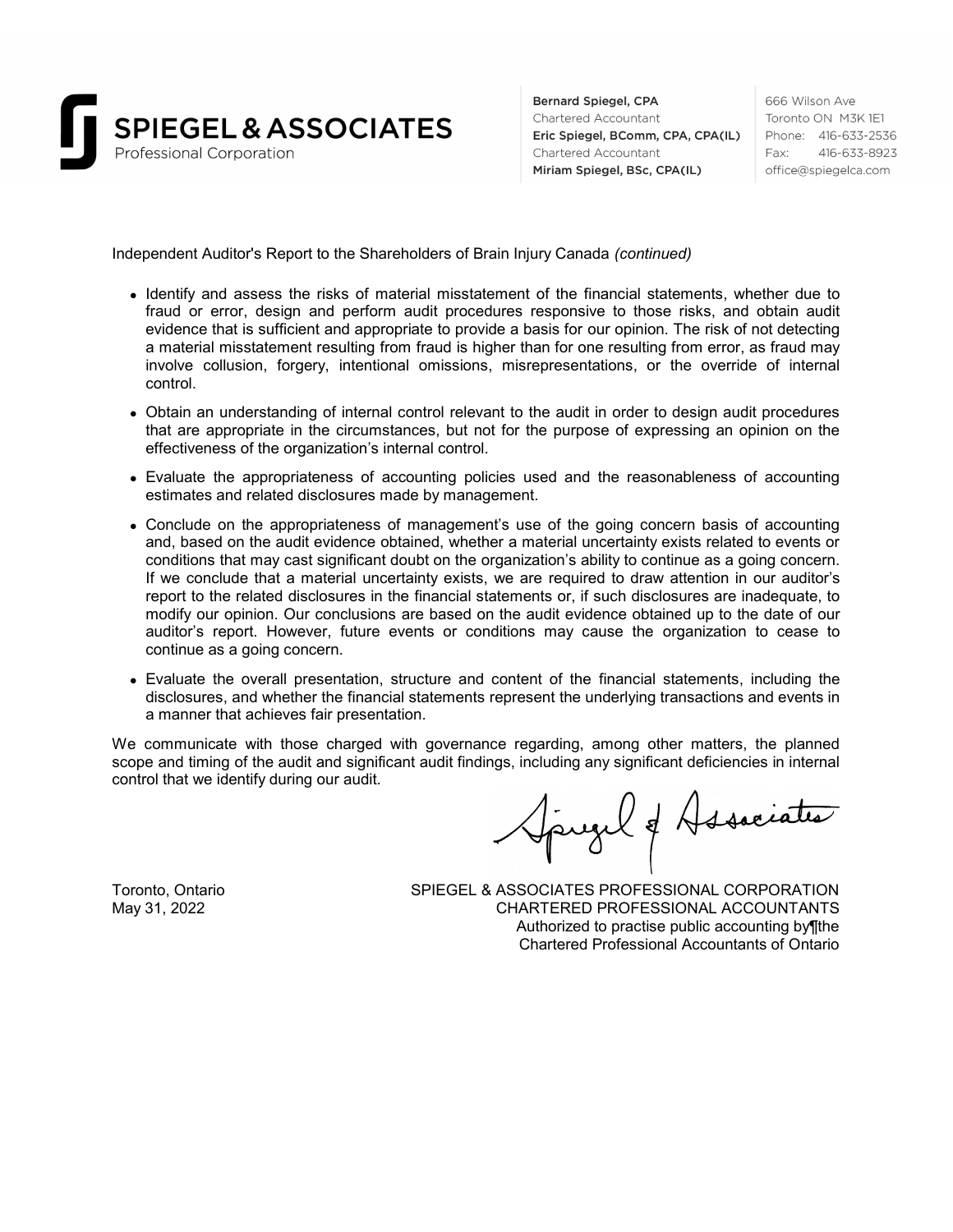# BRAIN INJURY CANADA

# Statement of FInancial Positlon

March 31, 2022

|                                                                                     | 2022 |                           |                  | 2021              |  |  |
|-------------------------------------------------------------------------------------|------|---------------------------|------------------|-------------------|--|--|
| <b>ASSETS</b>                                                                       |      |                           |                  |                   |  |  |
| <b>CURRENT</b><br>Cash<br>HST and source deductions recoverable<br>Prepaid expenses | \$   | 162,247<br>4,773<br>2,050 | \$               | 100,909<br>43,569 |  |  |
|                                                                                     |      | 169,070                   | \$               | 144,478           |  |  |
| <b>LIABILITIES AND NET ASSETS</b>                                                   |      |                           |                  |                   |  |  |
| <b>CURRENT</b><br>Accounts payable<br>Goods and services tax payable                | \$   | 169<br>125                | $\boldsymbol{s}$ | 125               |  |  |
|                                                                                     |      | 294                       |                  | 125               |  |  |
| LONG TERM DEBT (Note 3)                                                             |      | 30,000                    |                  | 30,000            |  |  |
|                                                                                     |      | 30,294                    |                  | 30,125            |  |  |
| <b>NET ASSETS</b>                                                                   |      | 138,776                   |                  | 114,353           |  |  |
|                                                                                     |      | 169,070                   | \$               | 144,478           |  |  |

ON BEHALF OF THE BOARD

 $\frac{1}{\sqrt{2}}$ **Director Director**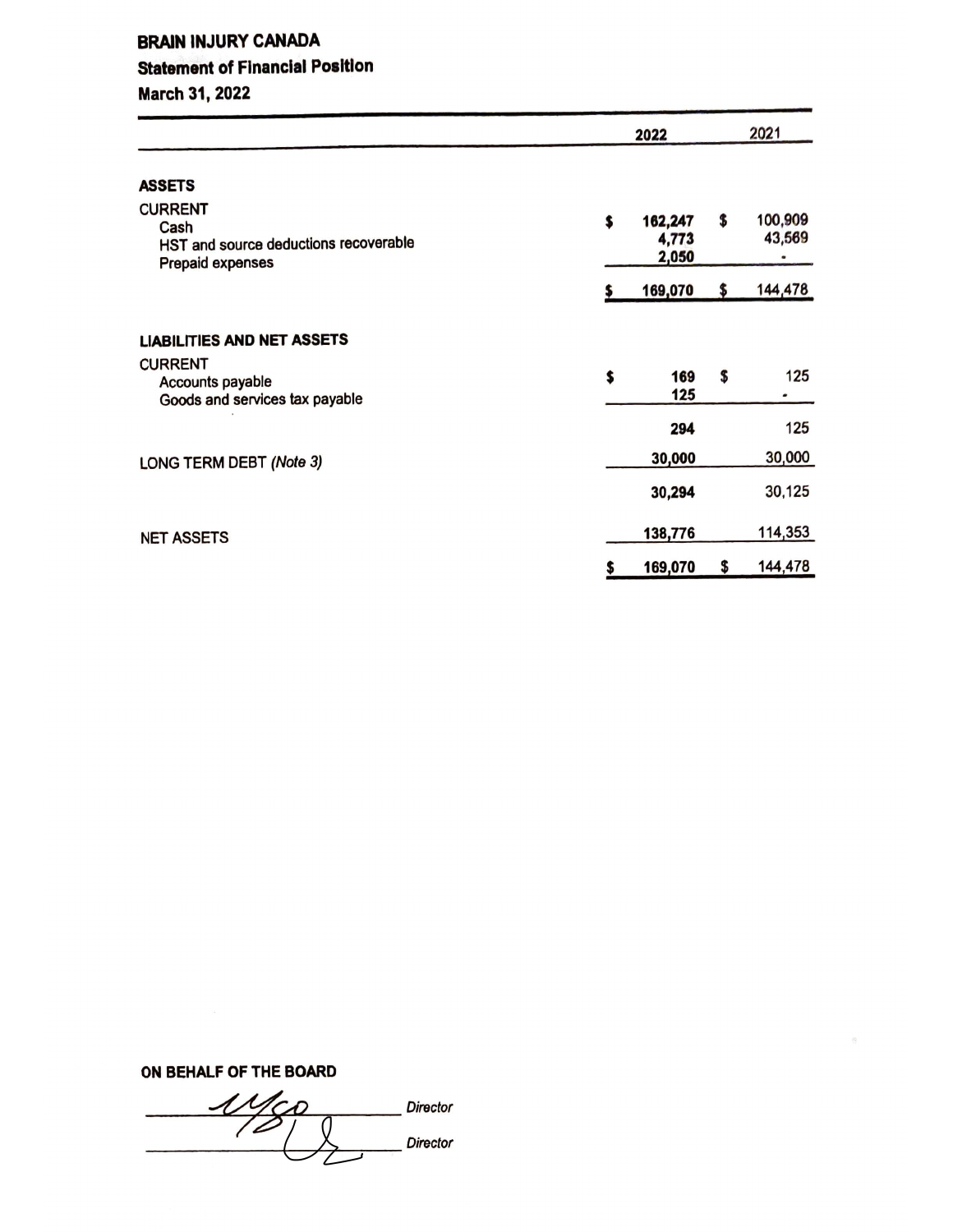# **BRAIN INJURY CANADA Statement of Revenues and Expenditures**

**Year Ended March 31, 2022**

|                                                                                                   |    | 2022                                 | 2021           |                                       |
|---------------------------------------------------------------------------------------------------|----|--------------------------------------|----------------|---------------------------------------|
| <b>RECEIPTS</b><br>Donations<br>Conference receipts and sponsorships<br>Grants<br>Sundry receipts | \$ | 45,552<br>46,101<br>191,573<br>3,829 | $\mathfrak{S}$ | 20,390<br>29,446<br>190,138<br>13,098 |
| <b>EXPENDITURES</b><br>Advertising and promotion                                                  |    | 287,055<br>2,899                     |                | 253,072<br>4,016                      |
| Bank charges<br>Business taxes, licenses and memberships<br>Delivery, freight and express         |    | 352<br>2,603<br>389                  |                | 84<br>1,012<br>836                    |
| Employee benefits<br>Insurance<br>Meetings and conventions                                        |    | 6,427<br>2,050<br>30,760             |                | 6,561<br>1,976<br>13,684              |
| Office<br><b>Grant expenses</b><br><b>Professional fees</b>                                       |    | 5,500<br>13,613<br>9,238             |                | 5,663<br>32,355<br>6,704              |
| Rental<br>Salaries and wages<br>Sub-contracts                                                     |    | 100,156<br>86,108                    |                | 3,628<br>99,939<br>77,475             |
| Telephone<br>Training<br>Travel                                                                   |    | 1,916<br>547<br>74                   |                | 1,647<br>382                          |
|                                                                                                   |    | 262,632                              |                | 255,962                               |
| <b>EXCESS (DEFICIENCY) OF RECEIPTS OVER EXPENDITURES</b>                                          | \$ | 24,423                               | \$             | (2,890)                               |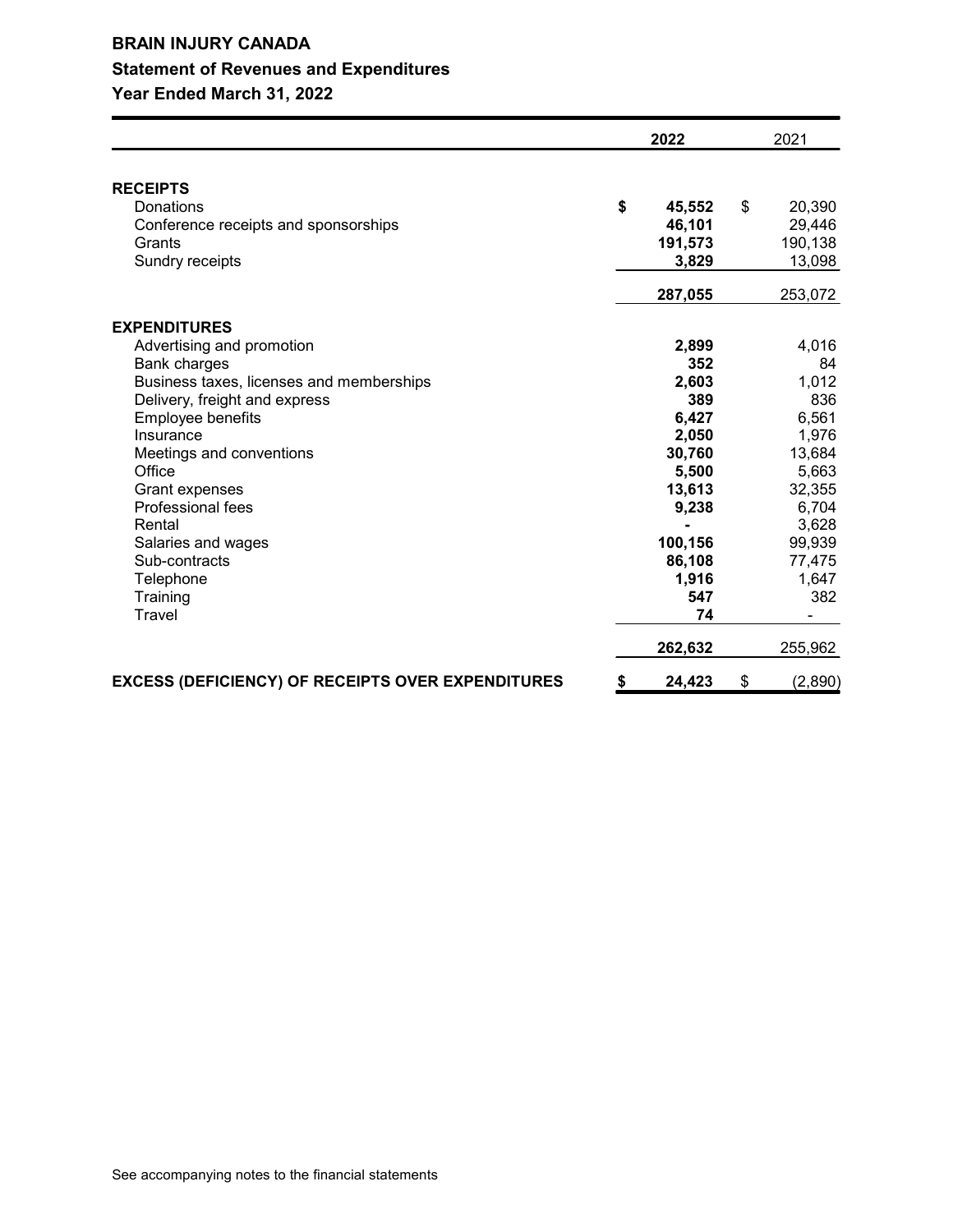### **BRAIN INJURY CANADA**

## **Statement of Changes in Net Assets**

**Year Ended March 31, 2022**

|                                                                                                                              | General<br>Fund            | Restricted<br>Fund | <b>Third</b><br>Fund           | 2022                         | 2021               |
|------------------------------------------------------------------------------------------------------------------------------|----------------------------|--------------------|--------------------------------|------------------------------|--------------------|
| <b>NET ASSETS -</b><br><b>BEGINNING OF</b><br><b>YEAR</b><br><b>EXCESS OF RECEIPTS</b><br><b>OVER</b><br><b>EXPENDITURES</b> | \$<br>114,353 \$<br>24,423 | ۰                  | \$<br>$\overline{\phantom{a}}$ | \$<br>$114,353$ \$<br>24,423 | 117,243<br>(2,890) |
| <b>NET ASSETS - END OF</b><br><b>YEAR</b>                                                                                    | \$<br>138,776 \$           |                    | \$                             | \$<br>138,776 \$             | 114,353            |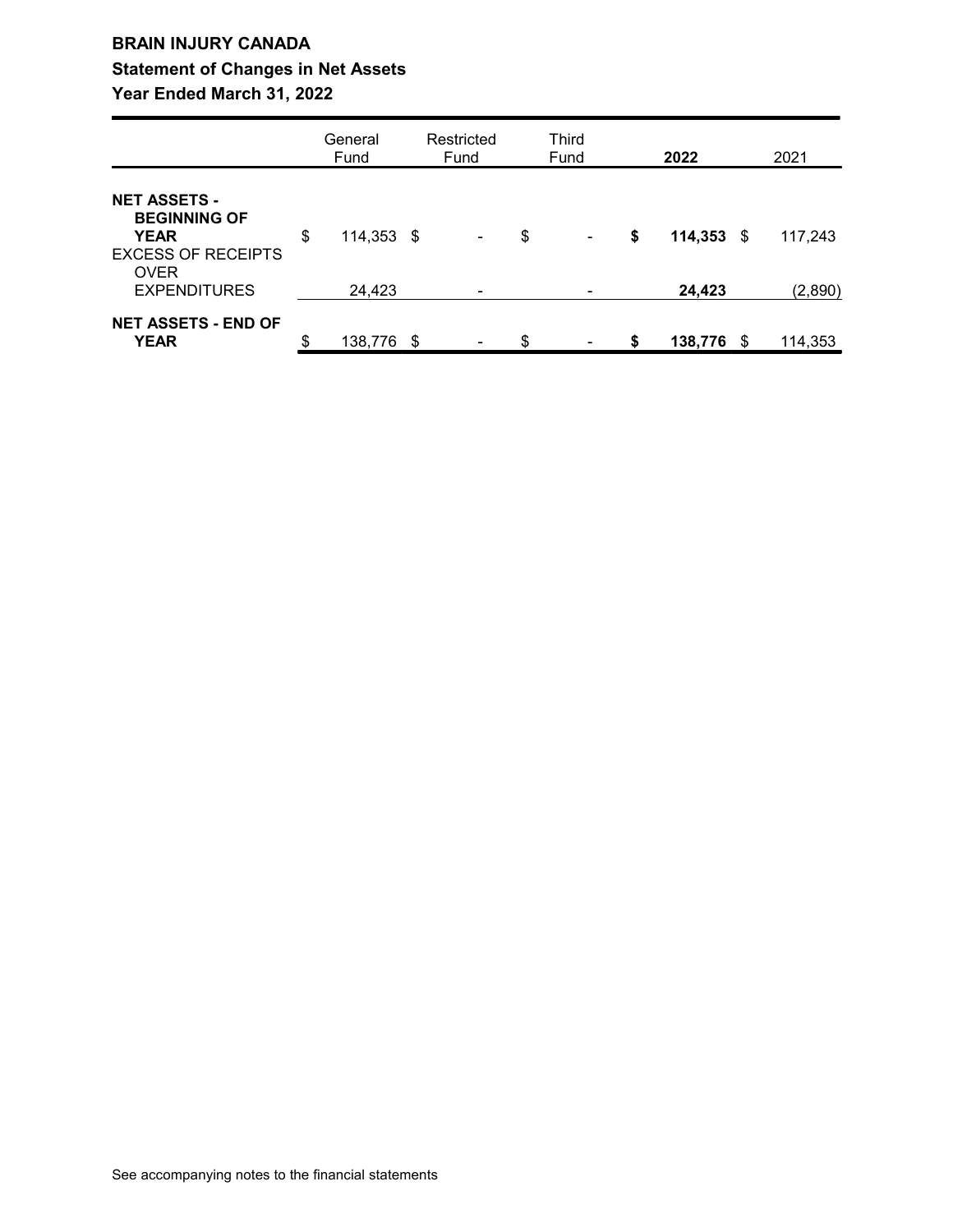### **BRAIN INJURY CANADA**

### **Statement of Cash Flows**

### **Year Ended March 31, 2022**

|                                                                                                                                                                      | 2022 |                                |    | 2021                                  |  |  |
|----------------------------------------------------------------------------------------------------------------------------------------------------------------------|------|--------------------------------|----|---------------------------------------|--|--|
| <b>OPERATING ACTIVITIES</b><br>Excess (deficiency) of receipts over expenditures                                                                                     | \$   | 24,423                         | \$ | (2,890)                               |  |  |
| Changes in non-cash working capital:<br>Accounts receivable<br>Accounts payable<br>Prepaid expenses<br>Goods and services tax payable<br>Employee deductions payable |      | 38,797<br>43<br>(2,050)<br>125 |    | 796<br>(19, 208)<br>5,655<br>(3, 152) |  |  |
| Cash flow from (used by) operating activities                                                                                                                        |      | 36,915<br>61,338               |    | (15,909)<br>(18, 799)                 |  |  |
| <b>FINANCING ACTIVITY</b><br>Bank loans payable                                                                                                                      |      |                                |    | 30,000                                |  |  |
| <b>INCREASE IN CASH FLOW</b>                                                                                                                                         |      | 61,338                         |    | 11,201                                |  |  |
| Cash - beginning of year                                                                                                                                             |      | 100,909                        |    | 89,708                                |  |  |
| <b>CASH - END OF YEAR</b>                                                                                                                                            |      | 162,247                        | \$ | 100,909                               |  |  |
| <b>CASH CONSISTS OF:</b><br>Cash                                                                                                                                     | \$   | 162,247                        | \$ | 100,909                               |  |  |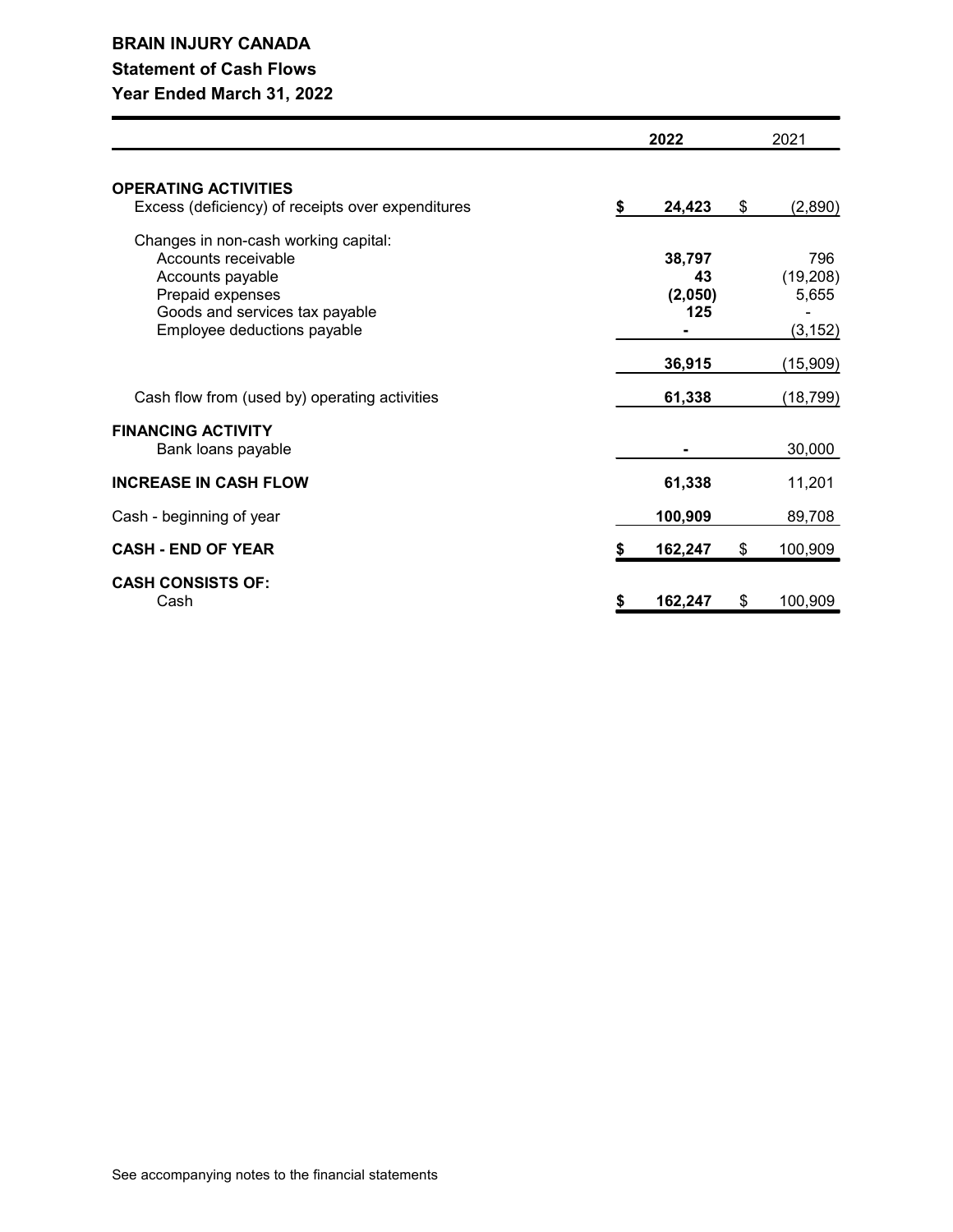### 1. SUMMARY OF SIGNIFICANT ACCOUNTING POLICIES

#### Basis of presentation

The financial statements were prepared in accordance with Canadian accounting standards for notfor-profit organizations (ASNFPO).

### Net assets

a) Unrestricted net assets comprise the excess of revenue over expenses accumulated by the organization each year, not of transfers, and are available for general purposes.

#### Revenue recognition

Brain Injury Canada follows the deferral method of accounting for contributions.

Restricted contributions are recognized as revenue in the year in which the related expenses are incurred. Unrestricted contributions are recognized as revenue when received or receivable if the amount to be received can be reasonably estimated and collection is reasonably assured. Endowment contributions are recognized as direct increases in net assets.

Restricted investment income is recognized as revenue in the year in which the related expenses are incurred. Unrestricted investment income is recognized as revenue when earned.

Seminar fees are recognized as revenue when the seminars are held. Currently there are no restricted contributions or investment income.

#### Goods and services tax

Contributed materials and services are recoverable, at 50% federally and 82% provincially, as a rebate. The unrecoverable portion is recorded as an expense with the rebate treated as a receivable.

### Donated goods

Donated goods are recorded at their fair market value at the time of the donation. During the year, no goods were donated.

### 2. STATUS AND PURPOSES OF THE ORGANIZATION

Brain Injury Canada (formerly The Brain Injury Association of Canada and also known as Lésion cérébrale Canada) is a not-for-profit organization incorporated in 2002 under Canada Federal Business Corporations Act and is a registered charity under the Income Tax Act. The organization connects and supports provincial and community associations, from across Canada, which deal with acquired brain injury. The organization's stated mission is "to advance awareness, education, opportunities, and support by:

- Advocating at a national level on issues important to the brain injury community
- Establishing meaningful connections and collaborations with stakeholders

• Educating and empowering people living with acquired brain injury, families/caregivers, healthcare workers, researchers, and the general public."